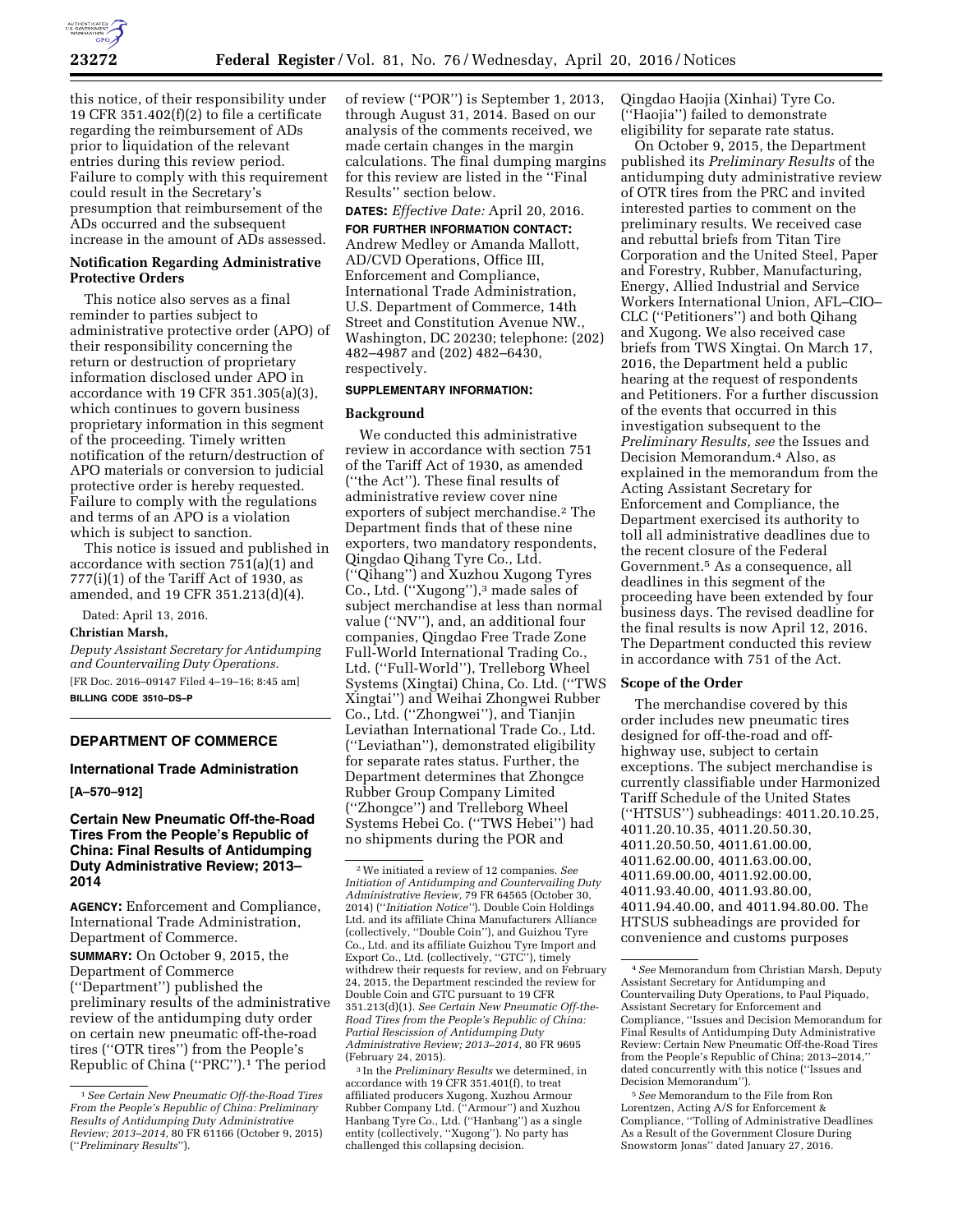only; the written product description of the scope of the order is dispositive.6

#### **Analysis of Comments Received**

All issues raised in the case and rebuttal briefs filed by parties in this review are addressed in the Issues and Decision Memorandum, which is hereby adopted by this notice. A list of the issues that parties raised and to which we responded in the Issues and Decision Memorandum follows as an appendix to this notice. The Issues and Decision Memorandum is a public document and is on file electronically via Enforcement and Compliance's Antidumping and Countervailing Duty Centralized Electronic Service System (''ACCESS''). ACCESS is available to registered users at *[http://](http://access.trade.gov) [access.trade.gov](http://access.trade.gov)* and it is available to all parties in the Central Records Unit, Room B8024 of the main Department of Commerce building. In addition, a complete version of the Issues and Decision Memorandum can be accessed directly on the Internet at *[http://](http://www.trade.gov/enforcement/) [www.trade.gov/enforcement/.](http://www.trade.gov/enforcement/)* The signed Issues and Decision Memorandum and electronic version of the Issues and Decision Memorandum are identical in content.

#### **Final Determination of No Shipments**

As noted in the *Preliminary Results,*  we received a no-shipment certification from Zhongce and TWS Hebei.7 Consistent with its practice, the Department asked U.S. Customs and Border Protection (''CBP'') to conduct a query on potential shipments made by Zhongce and TWS Hebei during the POR; CBP did not provide any evidence contradicting the no-shipment claims.8 No interested parties provided comments. Thus, based on Zhongce's and TWS Hebei's certifications and our analysis of CBP information, we determine that Zhongce and TWS Hebei did not have any reviewable transactions during the POR.

# **Final Determination of Affiliation and Collapsing**

We continue to find that Xugong, Armour, and Hanbang are affiliated pursuant to section 771(33)(E) of the Act and should be collapsed together and treated as a single company (collectively, ''Xugong''), pursuant to the criteria laid out in 19 CFR  $351.401(f)(1)–(2).9$ 

# **Separate Rates**

In the *Preliminary Results,* we determined that Xugong, Qihang, Full-World, TWS Xingtai, Zhongwei, and Leviathan are eligible for separate-rate status; we also determined that Haojia was not eligible for a separate rate, and thus was part of the PRC-wide Entity.10 We made no changes to these determinations for the final results.

# **Rate for Non-Examined Companies Which Are Eligible for a Separate Rate**

The statute and the Department's regulations do not address the establishment of a rate to be applied to respondents not selected for individual examination when the Department limits its examination of companies subject to the administrative review pursuant to section  $777A(c)(2)(B)$  of the Act. Generally, the Department looks to section 735(c)(5) of the Act, which provides instructions for calculating the all-others rate in an investigation, for guidance when calculating the rate for respondents not individually examined in an administrative review. Section 735(c)(5)(A) of the Act articulates a preference for not calculating an allothers rate using rates which are zero, *de minimis,* or based entirely on facts available (''FA'').11 Accordingly, the Department's usual practice has been to determine the dumping margin for companies not individually examined by averaging the weighted-average dumping margins for the individually examined respondents, excluding rates that are zero, *de minimis,* or based entirely on facts available.12 Consistent with this practice, in this review, we have calculated weighted-average dumping margins for the two mandatory respondents Qihang and Xugong, and these dumping margins are above *de minimis* and are not based entirely on FA. Therefore, because we have publicly-ranged shipment data on the record from both Qihang and Xugong,

11*See Ball Bearings and Parts Thereof From France, Germany, Italy, Japan, and the United Kingdom: Final Results of Antidumping Duty Administrative Reviews and Rescission of Reviews in Part,* 73 FR 52823, 52824 (September 11, 2008), and accompanying Issues and Decision Memorandum at Comment 16.

12*See, e.g., Preliminary Determination of Sales at Less Than Fair Value and Partial Affirmative Determination of Critical Circumstances: Certain Polyester Staple Fiber from the People's Republic of China,* 71 FR 77373, 77377 (December 26, 2006), unchanged in *Final Determination of Sales at Less Than Fair Value and Partial Affirmative Determination of Critical Circumstances: Certain Polyester Staple Fiber from the People's Republic of China,* 72 FR 19690 (April 19, 2007).

we are assigning to Leviathan, Full-World, TWS Xingtai, and Zhongwei the weighted-average of the margins calculated for Qihang and Xugong, as the separate rate for this review.13

### **Changes Since the Preliminary Results**

Based on an analysis of the comments received, we made certain calculation programming changes and revisions to the valuation of certain factors of production. For further details on the changes we made for these final results, see the Issues and Decision Memorandum. *See also* Memorandum to the File, ''Final Results of the 2013– 2014 Administrative Review of the Antidumping Duty Order on Certain New Pneumatic off-The-Road Tires from the People's Republic of China: Surrogate Value Memorandum,'' dated concurrently with this notice; Memorandum to the File, ''2013–2014 Administrative Review of the Antidumping Duty Order on Certain New Pneumatic Off-the-Road Tires from the People's Republic of China: Analysis of the Final Results Margin Calculation for Qingdao Qihang Tyre Co., Ltd.,'' dated concurrently with this notice; and Memorandum to the File, ''2013–2014 Administrative Review of the Antidumping Duty Order on Certain New Pneumatic Off-the-Road Tires from the People's Republic of China: Analysis of the Final Results Margin Calculation for Xuzhou Xugong Tyres Co., Ltd.,'' dated concurrently with this notice.

## **Final Results**

As a result of this administrative review, we determine that the following weighted-average dumping margins exist for the period September 1, 2013, through August 31, 2014:

| Exporter                                                                                                                             | Weighted-<br>average<br>dumping<br>margin<br>(percent) |
|--------------------------------------------------------------------------------------------------------------------------------------|--------------------------------------------------------|
| Xuzhou Xugong Tyres Co., Ltd.,<br>Armour Rubber Company Ltd.,<br>or Xuzhou Hanbang Tyre Co.,<br>ht I<br>Qingdao Qihang Tyre Co., Ltd | 65.33<br>79.86                                         |
| Qingdao Free Trade Zone Full-<br>World International Trading                                                                         | 70.55                                                  |
| Tianjin Leviathan International<br>Trade Co., Ltd<br><b>Trelleborg Wheel Systems</b>                                                 | 70.55                                                  |
| (Xingtai) China, Co. Ltd                                                                                                             | 70.55                                                  |

13*See* Memorandum to the File, ''2013–2014 Administrative Review of the Antidumping Duty Order on Certain New Pneumatic Off-the-Road Tires from the People's Republic of China: Final Results Margin Calculation for Separate Rate Companies,'' dated concurrently with this notice.

<sup>6</sup>For a complete description of the scope of the order, *see* Issues and Decision Memorandum. 7*See Preliminary Results,* 80 FR at 61167.

<sup>8</sup>*See* CBP Message Number 5141301, dated May 21, 2015.

<sup>9</sup>*See Preliminary Results,* 80 FR at 61167. No party commented on this issue in their case briefs.

<sup>10</sup>*See Preliminary Results,* 80 FR at 61167–61168, and accompanying Preliminary Decision Memorandum at the ''Separate Rates'' section. No parties commented on this issue in their case briefs.